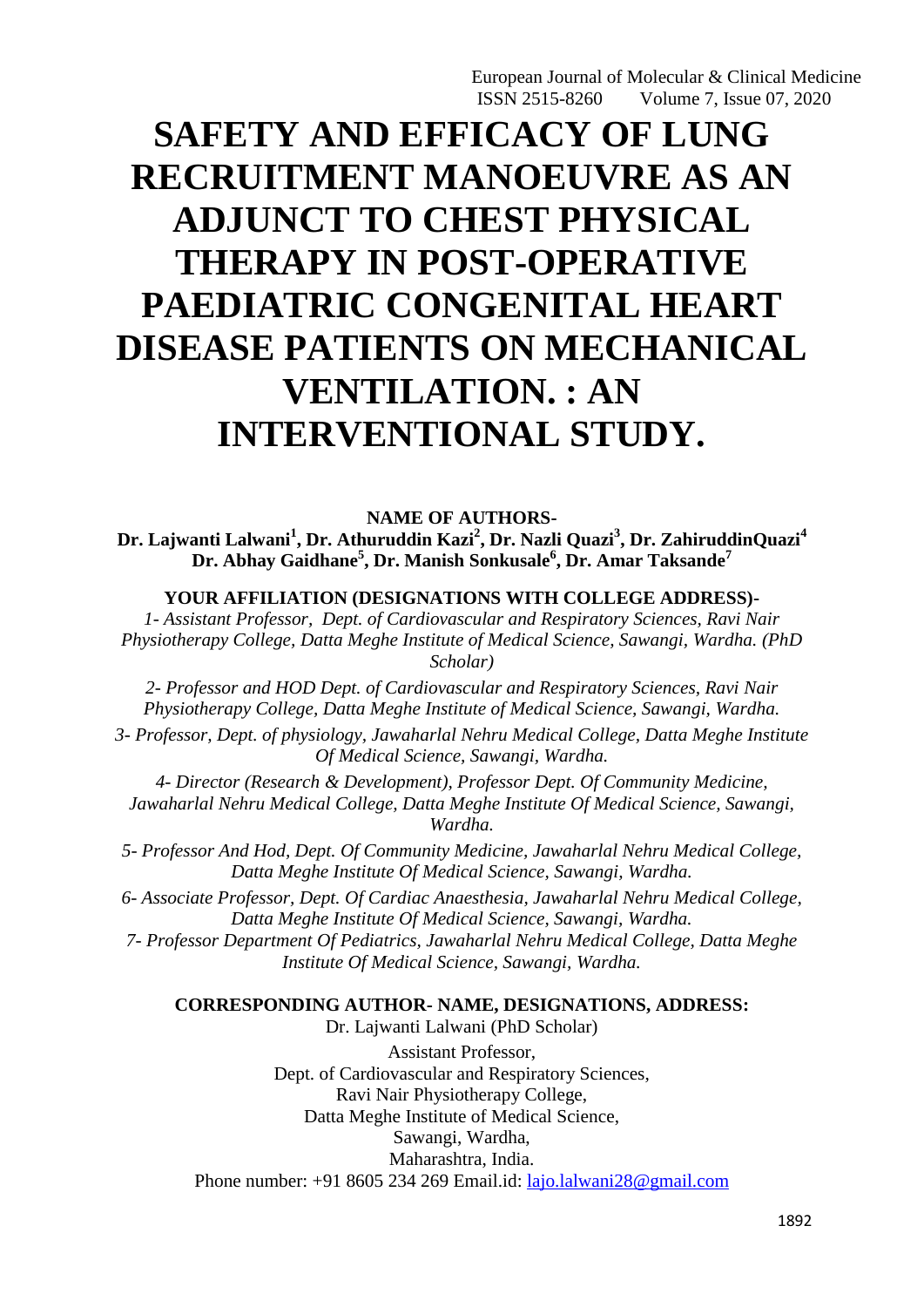## *ABSTRACT:*

*INTRODUCTION-Paediatric Congenital heart diseases [CHD] after corrective surgeries are under regular chest physical therapy [CPT] care for preventing post-operative complication. Comprehensive literature search was done and have not come across any studies showing the efficacy of combined Lung Recruitment Manoeuvres [LRM] and [CPT]. so study was conducted with aim to assess safety and efficacy of LRM as an adjunct to CPT on oxygenation, ventilation and on adverse events in operative paediatric CHD patients on mechanical ventilation.* 

*METHOD & METHODOLOGY- 48 patients operated case of CHD in the age group of Two to Fourteen years intubated more than 6 hours were included in the study. Study populations were divided into two groups. Control Group (Group A) that received CPT and Interventional Group (Group B) that received CPT with LRM. Patients were assessed pretreatment and 15 minutes post treatment on Oxygenation, Ventilation and adverse events during treatment.* 

*RESULT- There were statistically significant improvement in oxygenation and ventilation within the group with p<0.05.The study showed that there were no adverse events in both the groups.* 

*CONCLUSION- The oxygenation and ventilation improved in both the groups. No adverse events were observed in both groups. Both the interventions are safe and effective* 

*Keywords – Congenital Heart Diseases [CHD], Lung Recruitment Manoeuvres [LRM], Chest Physical therapy [CPT].*

# **INTRODUCTION-**

Congenital Heart Diseases [CHD] are birth defects due to structural or functional heart problems.<sup>1</sup>Types of CHD are categorized into left-to-right shunt lesions, cyanotic lesions, obstructive lesions, and complex lesions.<sup>2</sup>The incidence of CHD is very high in India. It is estimated that over  $180,000$  children in India are born with CHD every year.<sup>2</sup>Corrective procedures are performed as a treatment of choice.

Postoperative cardiac care is provided by surgeons, anaesthetist, physiotherapist and nurses. This is the spiral approach in cardiac post-operative patient. Children are transferred to ICU after cardiac surgery mostly in intubated condition. The major aim after cardiac surgery is rapid weaning and safe extubation as early and without any complications.<sup>3</sup>Heart surgery patients are under general anaesthesia and are on mechanical ventilation.<sup>4</sup>Impairment or decreased functional residual capacity, lung volumes, capacities and atelectasis are due to mechanical ventilation even in non-diseased lungs.<sup>5,6</sup>

Physical therapy treatment begins immediately after children are shifted in the ICU by positioning the patient to prevent post-operative pulmonary complication. Conventional chest physical therapy includes postural drainage techniques, breathing exercises, incentive spirometer, suctioning of the airways, coughing, huffing and early mobilization.<sup>7,8,9</sup>

Evidence indicates that avoidance of post-operative pulmonary complications care after major surgery needs good analgesia, regular physical therapy care, early mobilization and good oral hygiene adequately.<sup>10</sup>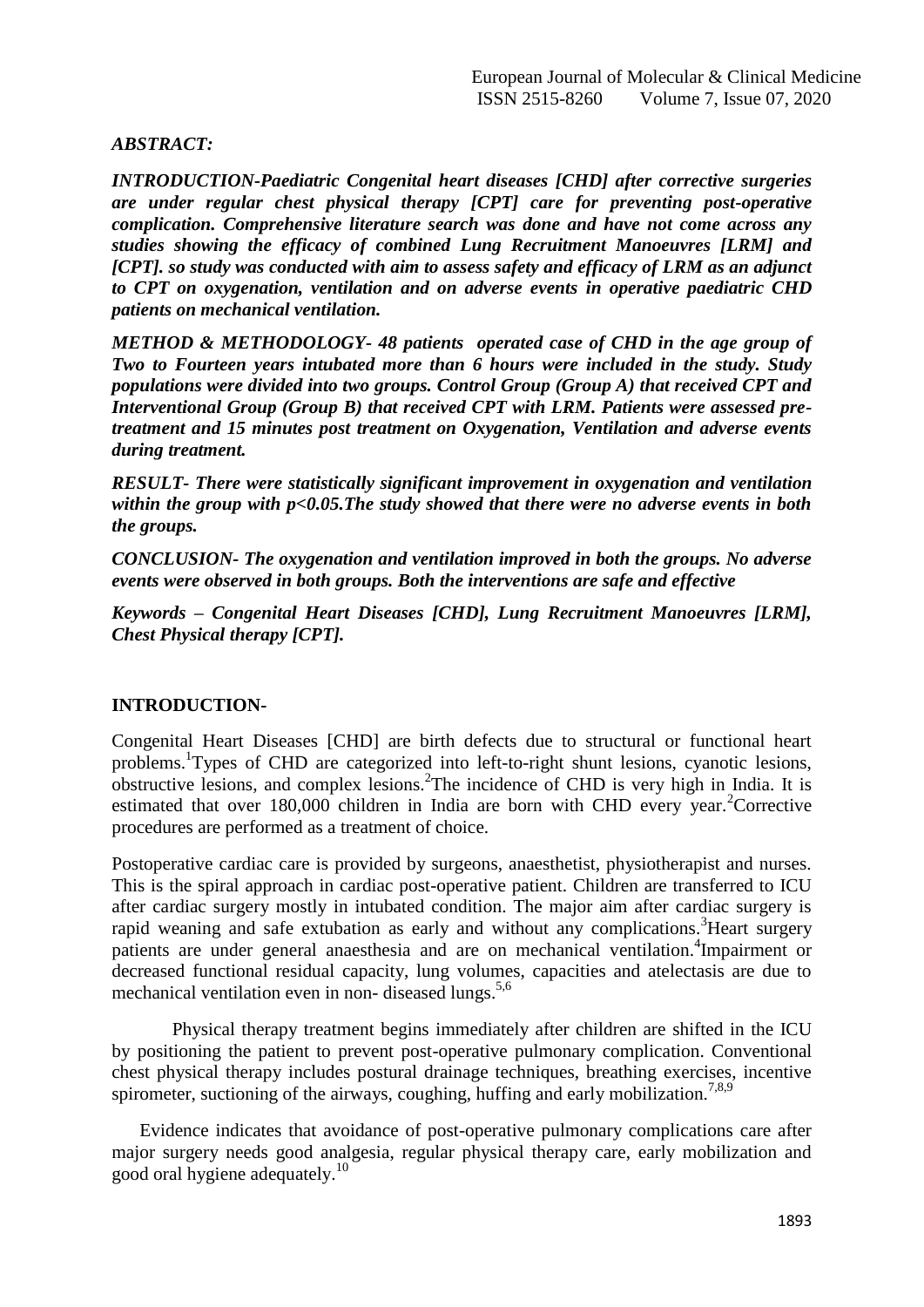Another intervention Lung Recruitment Manoeuvre [LRM] is performed by anaesthetics and respiratory therapist. LRM increases the alveoli number participating in respiration for exchange of gases thus decreasing the atelectasis by increasing the trans-pulmonary pressure.<sup>11</sup>LRM can be applied to all the mechanically ventilated patients under the influence of general anaesthesia.<sup>11</sup>LRM improves oxygenation, dynamic respiratory compliance and other parameters. A number of studies on paediatric population has evaluated the effect of lung recruitment on oxygenation.<sup>11,12,13</sup>

Boriosi et al on children with acute lung injury [ALI] showed improvement in oxygenation that was maintained for 12 hours in ALI/Acute respiratory distress syndrome  $[ARDS]$ <sup>14</sup>. Thus LRM are helpful in preventing lung collapses in mechanically ventilated patients.<sup>15</sup>

After a comprehensive literature search we have not came across any of the study done on lung recruitment along with chest physical therapy in operated CHD However we have came across only one scientific evidence study conducted by Morandi, Tiffany on "Safety and efficacy of Lung Recruitment Manoeuvres in post-operative pediatric cardiac surgical patients".<sup>16</sup>There is lack of evidence on safety and efficacy of Lung Recruitment Manoeuvres along with chest physical therapy in cardiac patients as lung recruitment manoeuvres are used and are effective in many Acute Respiratory Distress Syndrome [ARDS] and Acute Lung Injury [ALI] in both adult and paediatric population.

Hence this study was conducted to assess the safety and efficacy of Lung Recruitement Manoeuvres as an adjunct to chest physical therapy in post-operative children with Congenital Heart Disease on mechanical ventilation.

# **MATERIAL AND METHODS –**

This study was conducted in the Surgical Intensive Care Unit [CardioVascular and Thoracic Surgery department  $\vert$  of rural tertiary care centre. After the approval of Institutional Ethical Committee Written informed consent /assent was obtained from guardians of the participants.

Post-operated cases of congenital heart disease [cyanotic& acyanotic] on Mechanical ventilation for at-least six hours between the age group of two to fourteen of either sex were considered for inclusion.

Patients with history suggestive of any respiratory disease, thoracic deformity, bronchopleural fistula were excluded also children on intercostals catheter with continuous leak, children with unstable hemodynamics life threatening arrhythmias, acute heart failure, or hypotension [Systolic blood pressure< 65 mmHg in infants, <70 mmHg in one to four years,<80mmHg in five to 12 years and <90 mmHg in children over 12 years of age were excluded from the study.

## **OUTCOME MEASURES**-

- 1. Oxygenation measured using ABG analysis by collecting blood sample (radial or femoral artery line) and using monitor for SpO2. Value of PaO2 and SpO2 corresponds to oxygenation .A normal value for arterial blood gas is 80-100mmHg The SaO2 represents the amount of oxygen bound to hemoglobin. A normal SaO2 value for arterial blood gas is 95-100%
- 2. Ventilation measured using ABG analysis by collecting blood sample and the value of PaCO2 corresponds to ventilation. A PaCO2 level below 35 mm Hg causes alkalosis, and a level above 45 mm Hg causes acidosis.normal value is 35-45 mmHg .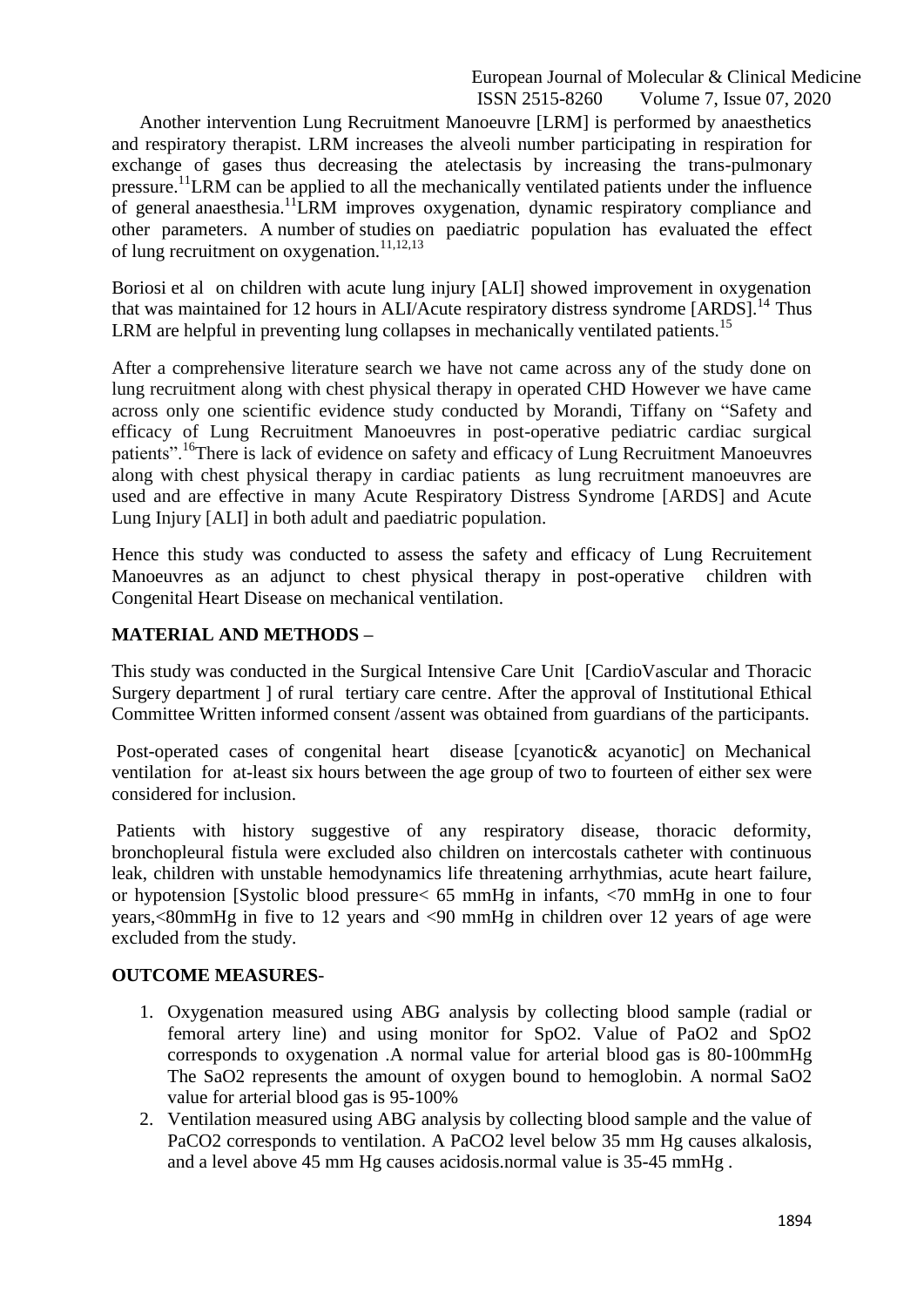3. Safety of the treatment observed by no adverse events [such as hypotension, bradycardia, arrthymias, hypoxemia,pneumothorax].

Patients in the present study were randomised into two groups [Control Group (CG) and Intervention Group (IG)] using a computer generated random sequence randomisation system, in a 1:1 ratio.

Participants in the control group received only conventional chest physical therapy, while participants in Interventional group received lung recruitment manoeuvre as an adjunct to conventional chest physical therapy

Conventional chest physical therapy technique included percussion, vibration, shaking, and positioning.

- a. Percussion- was performed by cupped hand on the chest by alternate flexion and extension movement at wrist joint.
- b. Vibration –was performed by placing hand over the on chest wall during exhalation using vibrating force through the shoulder joint.
- c. Shaking was performed during exhalation phase using coarse movement along with the movement of ribs.
- d. Positioning- different positions supine and side lying were used for bronchial hygiene and for improving ventilation and perfusion.
- e. Lung Recruitment manoeuvre- were performed by the trained personnel under the supervision of anaesthetist. Ventilator was shifted to pressure control mode and tidal volume of 6 cc/kg was set. Positive end expiratory pressure [PEEP] was increased in 1-2 cmH20 interval and the increase was maintained for 1 min. Tidal volume [TV] increases with increasing PEEP values and the point at which TV started decreasing the increase in PEEP was stopped and PEEP value was noted. Then PEEP was decreased in the similar manner as it was increased that is by  $1-2$  cm  $H<sub>2</sub>0$  and waiting for one min after each decrement. this was continued until decruitment was observed. Decruitment was recognised as a significant decrease in tidal volume with a small decrease in pressure level. The patient was then shifted on the original mode of ventilation with the PEEP adjusted to the original PEEP on an average. Recruitment was done in this manner with proper monitoring of hemodynamic of the patients.<sup>16</sup>

Maximum PEEP range given was upto  $10-15$  cmH<sub>2</sub>O.

In control group and in interventional group If needed repeat interventions were given after 6- 8 hours of first intervention or as per the need of the patient after assessing the chest

Each time pre intervention reading were taken 2 minutes before the session and post intervention reading of outcome measure were recorded 15 minutes after the session. Interventions were continued until the patients were extubated.

Each session in both the groups were continued till the target time was reached or the consultant physiotherapist judges to stop the intervention. The session was stopped immediately any of the stopping criteria was observed; such as hemodynamic instability, arrhythmias .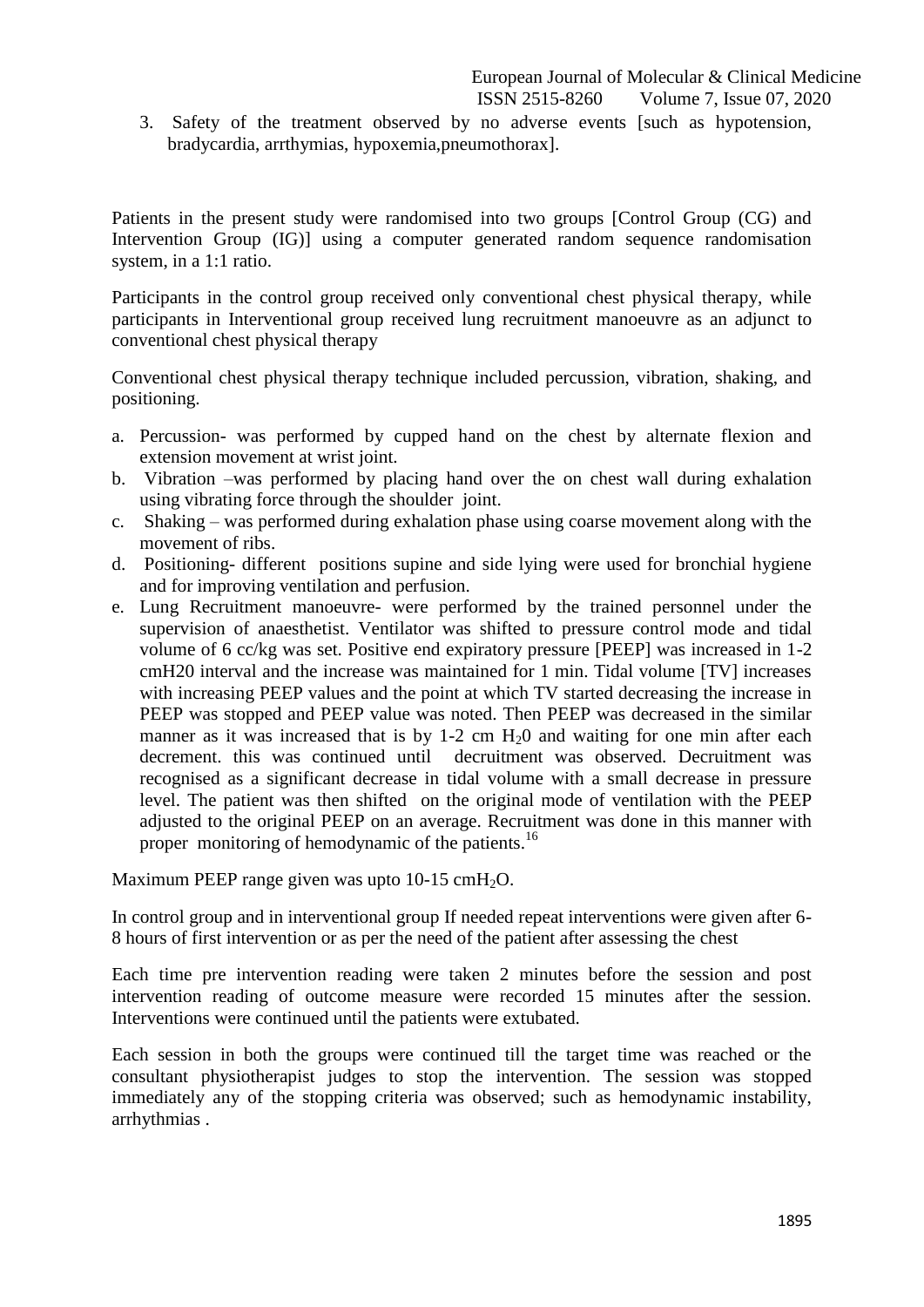## **OUTCOME MEASURES**-

- 1. oxygenation measured using ABG analysis by collecting blood sample(radial or femoral artery line) and monitor and value of PaO2 and SpO2 corresponds to oxygenation .A normal value for arterial blood gas 80-100mmHg The SaO2 represents the amount of oxygen bound to hemoglobin. A normal SaO2 value for arterial blood gas is 95-100%
- 2. ventilation measured using ABG analysis by collecting blood sample and the value of PaCO2 corresponds to ventilation. A PaCO2 level below 35 mm Hg causes alkalosis, and a level above 45 mm Hg causes acidosis. normal value is 35-45 mmHg .
- 3. Safety of the treatment observed by no adverse events [such as hypotension, bradycardia, arrthymias, hypoxemia,pneumothorax].

## **DATA ANALYSIS-**

The statistical analysis was performed using MICROSOFT EXCEL [version 2010]Descriptive statistics was presented on the patient characteristics. Comparison was done using paired and unpaired t test within and between the groups on PaO2 and PaCO2.A significance level of .05 was used for all statistical tests.

## **RESULTS-**

Forty Eight patients were studied between August 2018 and June 2019.

There was no significant difference in age and gender in both control and interventional group as shown in table 1 and 2. Type of surgical procedure performed is shown in table 3.PaO2 was statistically significantly improved in between and within the group with more improvement in experimental group (table4).PaCO2 was statistically significantly improved in between and within the group was similar.(table 5).No adverse events were observed in both the groups during intervention(table 6).

| Trible T shows rige, Genuci and Type of surgical procedure performed. |                  |            |            |                             |            |            |            |              |       |
|-----------------------------------------------------------------------|------------------|------------|------------|-----------------------------|------------|------------|------------|--------------|-------|
|                                                                       | Age              | Gender     |            | Type of surgical procedures |            |            |            |              |       |
| Groups                                                                | Mean             | Male       | Female     | <b>ASD</b>                  | <b>VSD</b> | <b>ASD</b> | <b>TOF</b> | <b>OTHER</b> | Total |
|                                                                       | $+SD$            | Number     | Number     |                             |            | <b>AND</b> |            |              |       |
|                                                                       |                  | (% )       | $(\% )$    |                             |            | <b>VSD</b> |            |              |       |
| Control                                                               | 7.42.<br>$+3.25$ | 14[58.33%] | 10[41.67%] | 5                           | 11         | 3          | 5          |              | 24    |
|                                                                       |                  |            |            |                             |            |            |            |              |       |
| Interventional                                                        | 6.17.<br>$+3.34$ | 09[37.5%]  | 15[62.5%]  | 6                           | 6          | 5          | 7          | $\theta$     | 24    |
| Pvalue                                                                | 1.67866          |            |            |                             |            |            |            |              |       |

TABLE 1- shows Age, Gender and Type of surgical procedure performed.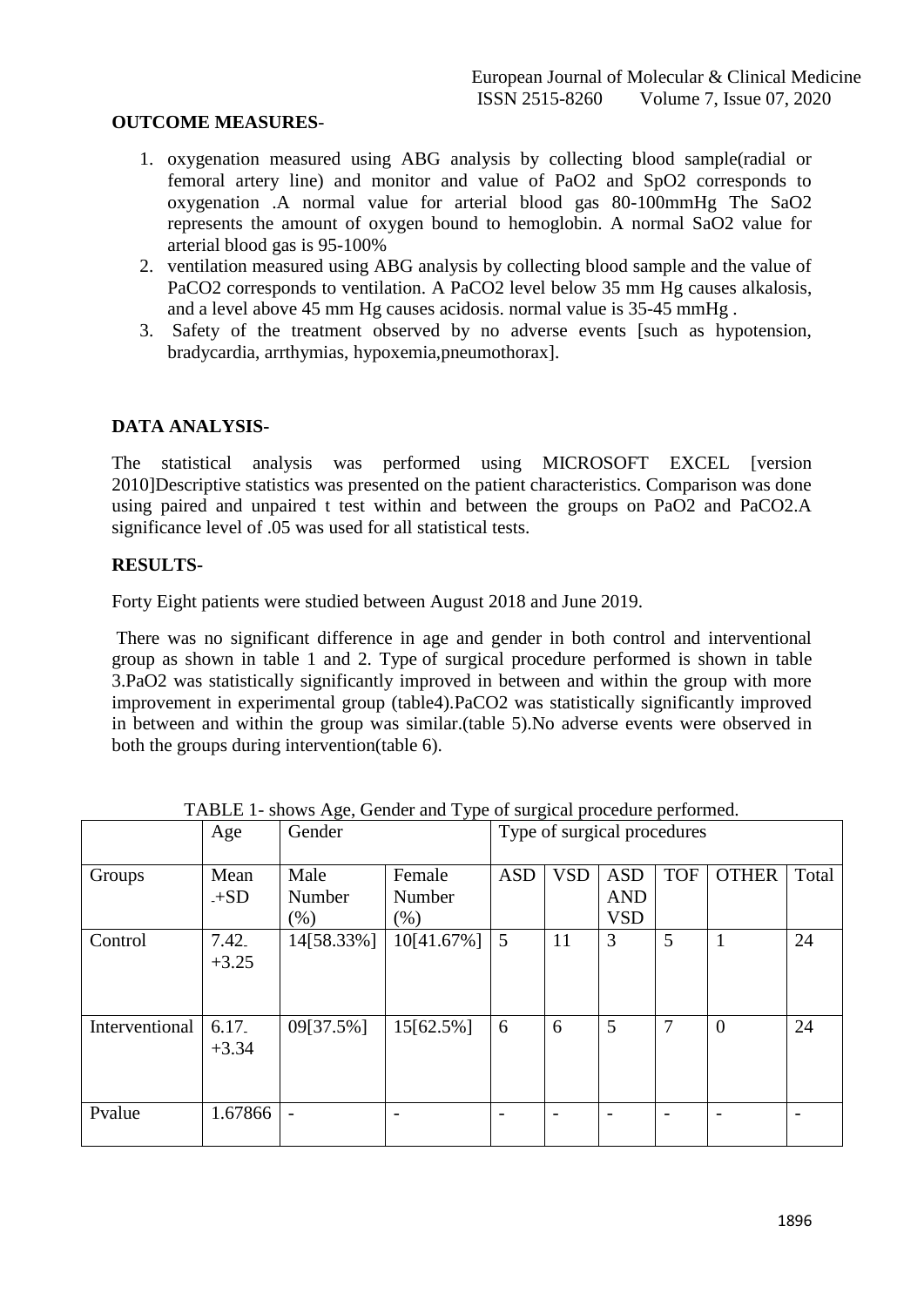Results-In this present study total forty eight patients were studied out of which 24 were in control group and 24 were in interventional group. In control group mean age of subjects was 7.42 years this group included 14 males and 10 females. In Interventional group mean age of subjects was 6.17, years this group included 09 males and 15 females. Subjects characteristics and type of surgical procedures are shown in table 1 and it shows that there was no significant difference in the age and gender of the interventional and control groups. various type of surgical procedure followed were ASD, VSD, ASD &VSD, TOF& other surgeries are there numbers in control and interventional group are observed in table 1.

TABLE 2- PaO2 values at baseline and post intervention in control and interventional group.

| PaO <sub>2</sub> |                |                                 |        |
|------------------|----------------|---------------------------------|--------|
|                  | <b>CONTROL</b> | <b>INTERVENTIONAL   P VALUE</b> |        |
| PRE              | 198.5          | 213.42                          | 0.073  |
| <b>POST</b>      | 217.08         | 247.38                          | 0.0093 |
| P VALUE          | 0.039          | 0.0038                          |        |

Interpretation- There is statistically significant improvement in PaO2 within the individual group but between the group there was statistically significant improvement in experimental group.

Table 2 shows PaO2 values at baseline and post intervention in control and interventional group. In control group there is statistically significant improvement in The PaO2 values post intervention ( values at baseline are 198.5 and post intervention value are 217.08.) with p value of 0.039. similarly in interventional group also there is statistically significant improvement in The PaO2 values post intervention ( values at baseline are 213.42 and post intervention value are 247.38.) with p value of 0.0038. There is statically significant improvement in PaO2 values post intervention in interventional group as compared to control group with p value of 0.0093

| PaCO <sub>2</sub> |                |                                 |          |  |
|-------------------|----------------|---------------------------------|----------|--|
|                   | <b>CONTROL</b> | <b>INTERVENTIONAL   P VALUE</b> |          |  |
| PRE               | 41.96          | 40.54                           | 0.094104 |  |
| <b>POST</b>       | 38.46          | 37.21                           | 0.111234 |  |
| <b>P VALUE</b>    | 0.00104        | 0.000835                        |          |  |

TABLE 3- comparing PaCO2 values pre and post intervention in control and Interventional group.

Interpretation- There is statistically significant improvement in PaCO2 within the individual group but between the groups there was no statistically significant improvement in experimental group.

Table 3- shows PaCO2 values at baseline and post intervention in control and interventional group. In control group there is statistically significant improvement in The PaCO2 values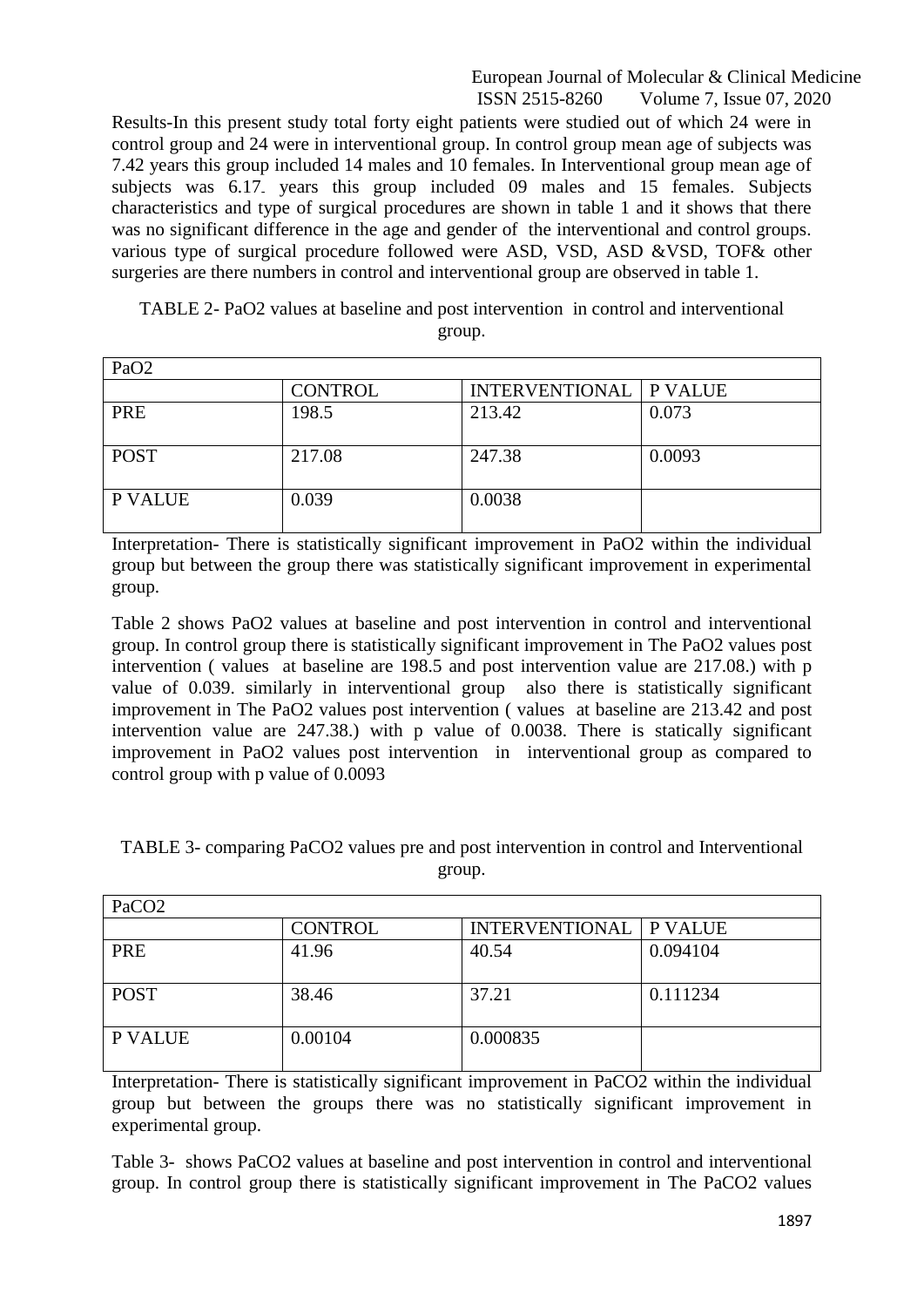post intervention ( values at baseline are 41.96 and post intervention value are 38.46.) with p value of 0.00104. similarly in interventional group also there is statistically significant improvement in The PaO2 values post intervention ( values at baseline are 40.54 and post intervention value are 37.21) with p value of 0.000835. There is no statically significant improvement in PaO2 values post intervention in interventional group as compared to control group with p value of 0.111234.

| List of adverse events   | Control group | Interventional group |
|--------------------------|---------------|----------------------|
| Hypotension(monitor)     | <b>Nil</b>    | <b>Nil</b>           |
| Pneumothorax $(x - ray)$ | <b>Nil</b>    | <b>Nil</b>           |
| Arrhythmias (monitor)    | <b>Nil</b>    | <b>Nil</b>           |
| Tachycardia(monitor)     | <b>Nil</b>    | Nil                  |
|                          |               |                      |

TABLE 6- Adverse events in both the groups.

Interpretation-There were no incidences of any adverse events in both the groups.

## **DISCUSSION**

This interventional study was conducted to assess the safety and efficacy of LRM as an adjunct to CPT on oxygenation, ventilation and adverse events in operative CHD children on mechanical ventilation.

The study found that the intervention provided in control group and in Interventional group resulted in:

- 1. Improvement in oxygenation in both the groups However;there was statistically significant improvement in Interventional group.
- 2. Improvement in ventilation was observed in both the groups However; there was no statistically significant improvement in Interventional group.
- 3. None of participants in both groups had any adverse events.

LRM Improves oxygenation in ventilated patients after cardiac surgeries.<sup>17</sup>Lung recruitement Manoeuvres helps in opening the collapse alveoli by redistribution of gases in collapsed alveoli and resulting in improving oxygenation, ventilation , decreasing hypoxia and pulmonary vascular resistance thus helps in early weaning in postoperative days. Thus LRM benefits in many way apart from atelectasis reversal it plays many vital role in mechanical ventilated patients by improving V/Q mismatch.<sup>18</sup> Physical therapy within critical care helps in improving V/Q mismatch, helps in removal of secretion thus optimizes oxygenation and ventilation and thus preventing atelectasis.<sup>18.19</sup>

Studies on Lung Recruitment Manoeuvres in adults after cardiac surgeries have found that LRM resulted in preventing atelectasis and thus improving oxygenation and it also helps in early extubation in post-operative period.<sup>20,21</sup>

There are few studies involving LRMs in paediatric patients in an another study done by Tiffany Morandi<sup>16</sup>in 2013 stated that lung recruitment manoeuvre is performed in pediatric patients with cardiac disease on mechanical ventilation and helps in improving lung functions and it can be safely tolerable as there was no significant changes in BP, HR and on oxygen saturation. In there study 7 patients were diagnosed with Pneumonia, 5 patients were intubated and 5 had self resolving pneumothorax and in this present study there were no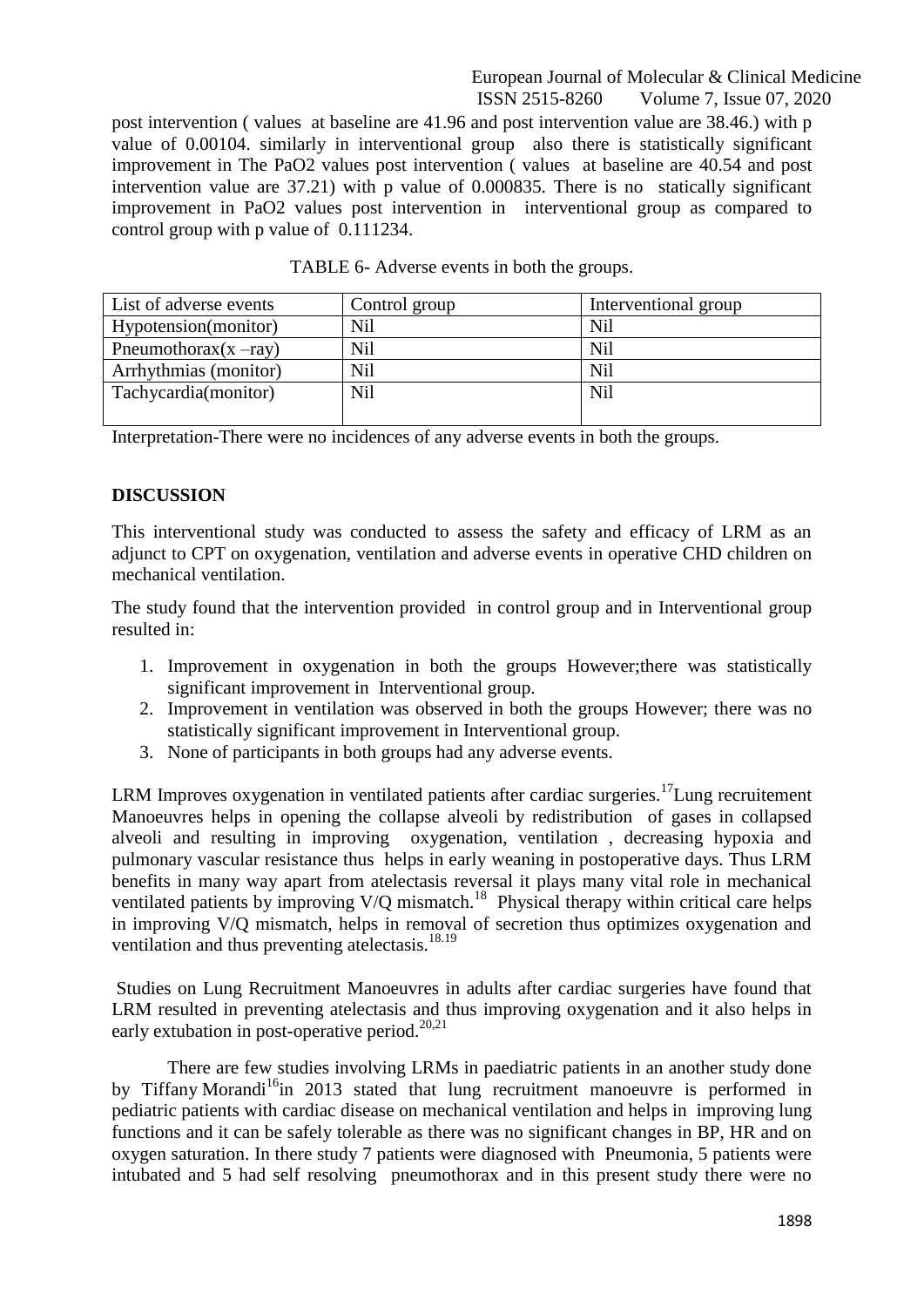adverse events in both the group this may be because complex surgical patients having cardiac issues, Patient with unstable hemodynamic, hypotension, life threatening arrhythmias, Acute heart failure were excluded in this present study. Another difference was in the age of study population in there study age of study population was below 9 years and in this present study we included population between 2-14 years. another difference was there study included only one group and no control group was included where as in our study we included control group [chest physical therapy group] and Interventional group.

Similarly a study done by Scohy TV et al  $^{22}$  in 2009 concluded that alveolar recruitment and PEEP improves oxygenation end expiratory lung volume and dynamic compliance of lung in pediatric patients after cardiac CHD surgeries. This is accordance to the present study.

Tusman et al. also stated that in thoracic surgery patients on general anaesthesia, lung recruitement manuvers resulted in improvement in oxygenation and decrease in dead space by better ventilating the lungs by increasing the collateral ventilation and thus decreasing V/Q mismatch. $^{23}$ 

LRM along with CPT was safe and tolerated by paediatric patients. In the present study both the interventions were safe as there were no change in saturation, BP, no cases of hypoxemia, bradycardia, arrthymias and barotrauma were observed.

The result of the present study are supported by a meta-analysis done by Cui Y, et al in 2019 on "The effect of lung recruitment Manoeuvres on post-operative pulmonary complications for patients undergoing general anaesthesia: A meta-analysis" stated that lung recruitement maneuvre was performed on patients on general anaesthesia and resulted in prevention of alveoli collapse. LRM also decreases the post pulmonary complications and is safe intervention. $^{24}$ 

The finding of the present study are positive for LRM as well as for CPT in children's with CHD on mechanical ventilation as both the technique resulted in improvement in oxygenation ,ventilation and are safe without any adverse events so this can utilized by the clinicians to improve the patient care in post operative paediatric CHD patients on mechanical ventilator as techniques are safe and effective.

There were few limitations. Complex surgical patients were excluded in this study and time of cardiopulmonary bypass time was not correlated with the outcomes.

## **CONCLUSION-**

The present study concluded that both interventions resulted in improvement in oxygenation and ventilation and both the interventions are safe and well tolerated in post-operative paediatric congenital heart disease patients on mechanical ventilation.

# **NO CONFLICT OF INTEREST**

**SOURCE OF FUNDING-**Datta Meghe University Of Medical Sciences, Sawangi ,Wardha.

**ETHICAL CLEARANCE-** Approval number- DMIMS(DU)/IEC/2018-19/7242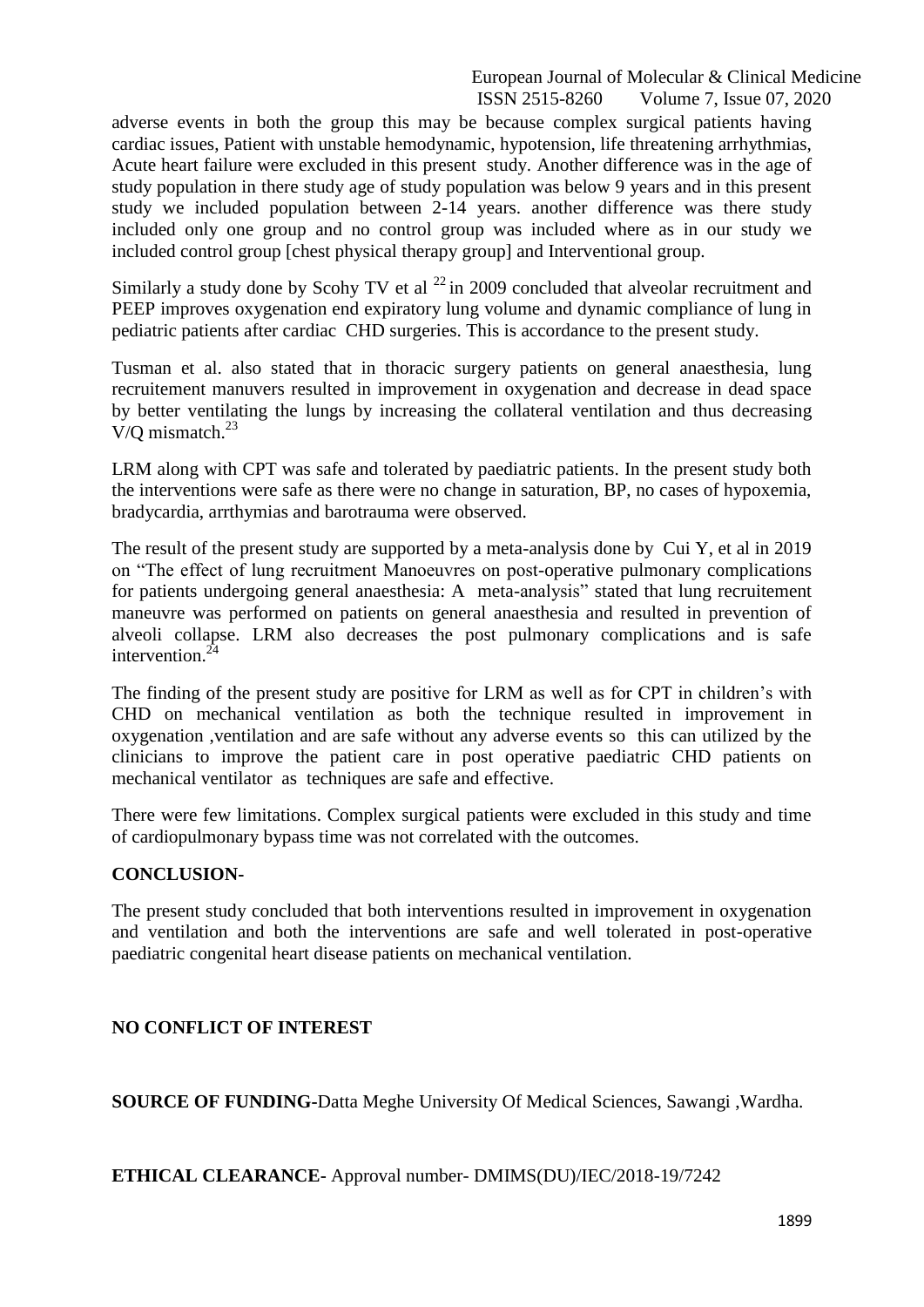## **REFERENCES -**

[1] Saxena A. Congenital heart disease in India: a status report. Indian J Pediatr. 2005 Jul;72(7):595–8.

[2] Saxena A, Mehta A, Sharma M, Salhan S, Kalaivani M, Ramakrishnan S, et al. Birth prevalence of congenital heart disease: A cross-sectional observational study from North India. Ann Pediatr Cardiol. 2016;9(3):205–9.

[3] Silva MEM da, Feuser MR, Silva MP, Uhlig S, Parazzi PLF, Rosa GJ da, et al. Pediatric cardiac surgery: what to expect from physiotherapeutic intervention? Rev Bras Cir Cardiovasc Orgao Of Soc Bras Cir Cardiovasc. 2011 Jun;26(2):264–72.

[4] Alwardt CM, Redford D, Larson DF. General Anesthesia in Cardiac Surgery: A Review of Drugs and Practices. J Extra Corpor Technol. 2005 Jun;37(2):227–35.

[5] Saraswat V. Effects of anaesthesia techniques and drugs on pulmonary function. Indian J Anaesth. 2015 Sep;59(9):557–64.

[6]Bignami E, Saglietti F, Di Lullo A. Mechanical ventilation management during cardiothoracic surgery: an open challenge. Annals of translational medicine. 2018 Oct;6(19).

[7] Ahmad AM. Essentials of Physiotherapy after Thoracic Surgery: What Physiotherapists Need to Know.A Narrative Review. Korean J Thorac Cardiovasc Surg. 2018 Oct;51(5):293–307.

[8] Cavenaghi S, Ferreira LL, Marino LHC, Lamari NM. Respiratory physiotherapy in the pre and postoperative myocardial revascularization surgery. Braz J Cardiovasc Surg. 2011 Sep; 26(3): 455–61.

[9] Stiller K. Physiotherapy in Intensive Care: Towards an Evidence-Based Practice. CHEST. 2000 Dec 1;118(6):1801–13.

[10]Miskovic A, Lumb AB. Postoperative pulmonary complications. BJA Br J Anaesth. 2017 Mar 1;118(3):317–34.

[11]Jauncey-Cooke J, East CE, Bogossian F. Paediatric lung recruitment: a review of the clinical evidence. Paediatr Respir Rev. 2015 Mar 1;16(2):127–32.

[12]Kheir JN, Walsh BK, Smallwood CD, Rettig JS, Thompson JE, Gómez-Laberge C, et al. Comparison of 2 Lung Recruitment Strategies in Children With Acute Lung Injury. Respir Care. 2013 Aug 1;58(8):1280–90.

[13]Neves VC, Koliski A, Giraldi DJ. Alveolar recruitment Manoeuvres in mechanic ventilation pediatric intensive care unit children. Rev Bras Ter Intensiva. 2009 Dec; 21(4): 453–60.

[14]Boriosi JP, Sapru A, Hanson JH, Asselin J, Gildengorin G, Newman V, Sabato K, Flori HR. Efficacy and safety of lung recruitment in pediatric patients with acute lung injury. Pediatric critical care medicine: a journal of the Society of Critical Care Medicine and the World Federation of Pediatric Intensive and Critical Care Societies. 2011 Jul;12(4):431.